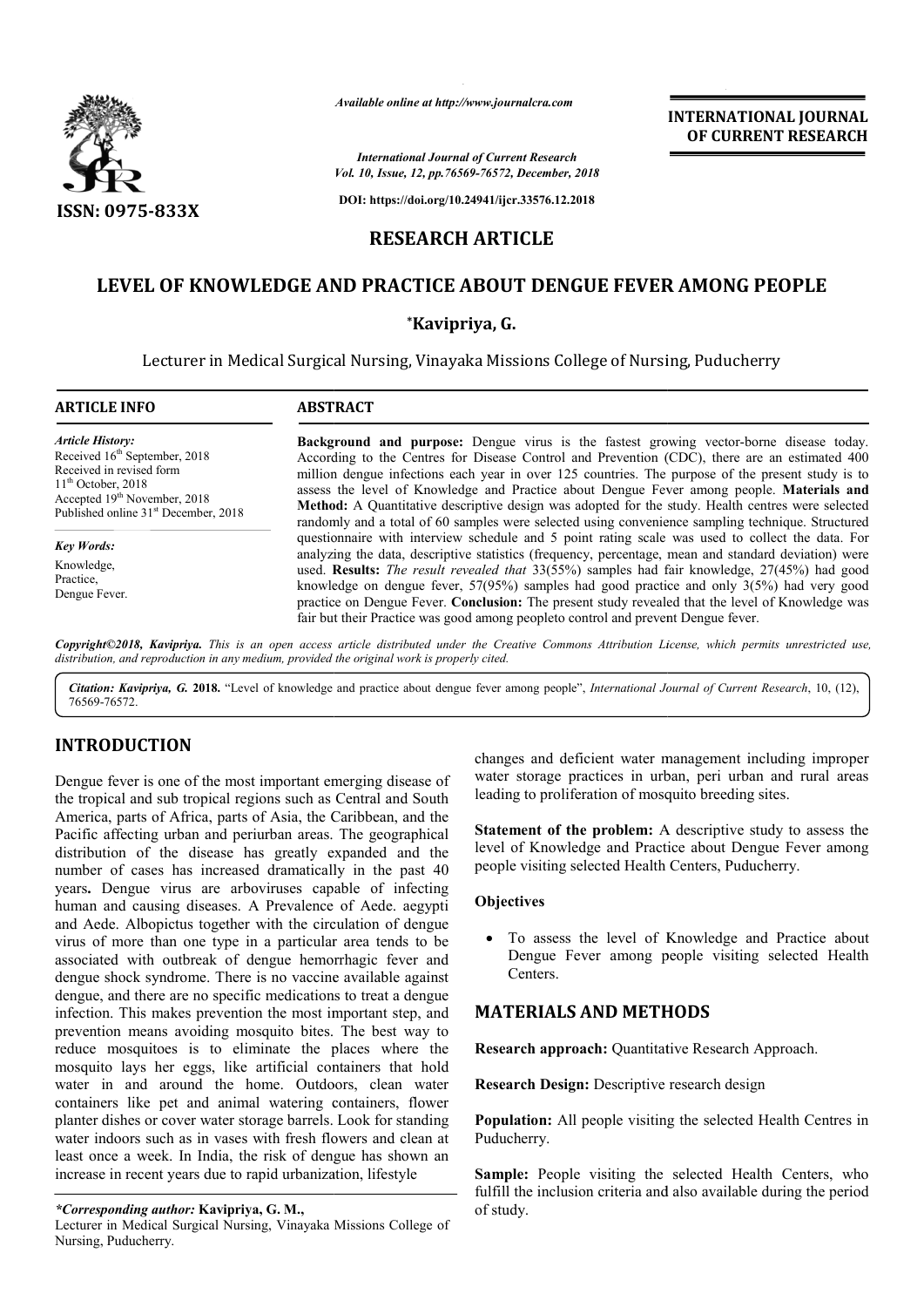#### **Sample Size:** 60 People

#### **Sample Selection Criteria**

#### **Inclusion criteria**

### **People**

- Of both sexes
- Of age  $15 65$  years
- Who were able to understand Tamil or English
- Who were willing to participate in this study

#### **Exclusion criteria**

## **People**

- Who were affected with dengue fever
- Who were healthcare professionals
- Who were not a resident of Puducherry

**Description of tool:** Structured questionnaire with interview schedule and five point rating scale was used. It consisted of three sections

Section I: Demographic variables such as Age, Gender, Religion, Education, Occupation, Type of family, Type of house, Drainage system and Source of information.

Section II: It consisted of 37 items of multiple choice questions on various aspects of Dengue Fever to assess the level of Knowledge about Dengue Fever among people.Each correct answer was given 1 and wrong answer was given 0.

| Very Good Knowledge | $28 - 37$ | (275%)        |
|---------------------|-----------|---------------|
| Good Knowledge      | $19 - 27$ | $(51 - 75%)$  |
| Fair Knowledge      | $9 - 18$  | $(26 - 50\%)$ |
| Poor Knowledge      | <δ        | (25%)         |

**Section III:** It consisted of 12 items related to preventive practices of Dengue Fever to assess the level of Practice about Dengue Fever among people. Each item was scored with a maximum score of 5 and a minimum score of 1. (5-Always, 4- Often, 3-Sometimes, 2-Rarely and 1-Never).

| Very Good Practice | $46 - 60$ |               |
|--------------------|-----------|---------------|
| Good Practice      | $31 - 45$ | $(51 - 75%)$  |
| Fair Practice      | $16 - 30$ | $(26 - 50\%)$ |
| Poor Practice      | < 15      | $\leq$ 25%)   |

#### **Ethical considerations**

Approval and ethical clearance from the dissertation committee of the institution prior to conducting pilot study and main study was obtained. Formal written permission was obtained from the concerned authorities of Director Health and Family Welfare Department and Health Centres, Puducherry. The researcher gave a brief introduction about the procedure and purpose of the study. Oral and written consent was obtained from each subjects.

**Data Collection Procedure:** The data collection was carried out on 5 days in a week in each of the Health Centers. A total of 60 samples were selected from 3 Health Centers.

During 1<sup>st</sup> week, data was collected for 20 samples in the first Health Center selecting 4 sample each day. Subsequently during  $2^{nd}$  and  $3^{rd}$  week in the similar manner data was collected in the second and third Health Centers. 20 minutes of time was taken to complete the questionnaire for each sample.

**Data analysis and interpretation:** Data obtained was organised and summarized with descriptive statistics

Section A: Distribution of demographic variables of people (Table 1)

**Section B:** Distribution of level of knowledge and practice on Dengue fever among people( Table 2 and 3: Figure 1 and 2)

## **DISCUSSION**

Considering the distribution of samples based on their demographic variable, Out of 60 samples, majority of samples 35 (58.33%) were female and 25 (41.67%) were male**.** With respect to age, the majority of samples 21 (35.00%) were in the age group of  $36 - 45$  years, 11 (18.33%) samples belonged to the age group of  $15 - 25$  years, 11 (18.33%) samples belonged to the age group  $26 - 35$  years, 10 (16.67%) belonged to  $56 -$ 65 years of age and 7 (11.67%) belonged to  $46 - 55$  years of age. In relation to religion, majority 56 (93.33%) were Hindu, and only 2 (3.33%) were Muslims and Christians respectively. The above finding is consistent with the study conducted by Sandeep K R (2014), which revealed that majority 77% of the study participants were Hindus, 12% were Christians and Muslims respectively. With respect to education, majority 23 (38.33) of the samples had completed primary education (upto  $8<sup>th</sup>$ std), 23 (38.33%) of them had completed secondary education  $(9^{th} - 12^{th}$  std) and 10 (16.67%) had completed higher education (Diploma/ Degree) and only4 (10%) of them were illiterate. This finding is consistent with the study by Sandeep K R (2014), which revealed that 77% of them had primary education, 7% had secondary education, 8% had preuniversity education and post graduates respectively.

In specific to occupation, majority 32 (53.33%) of the samples were unemployed, 23 (38.33%) of them were employed and only 5 (8.33%) of them were students. This finding is consistent with the study conducted by Valantine B (2017) on knowledge, attitude and practice regarding dengue among adult population visiting tertiary care hospital in Puducherry, India which revealed that majority (58.5%) of the respondents were non-skilled workers and 2% were unemployed. With respect to type of family, majority 40 (66.67%) were from nuclear family and 20 (33.33%) were from joint family. This finding is consistent with the study by Sandeep K R (2014) which showed that 70% belong to nuclear family and 30% of children were belonging to joint family. In relation to type of house, majority 30 (50.00%) were living in terraced house, 20 (33.33%) were living in tiled house and 10 (16.67%) were living in thatched house. This finding is consistent with the study by Sandeep K R (2014) which revealed that 57% of houses were kaccha houses,32% pacca houses, and 12% semi pacca houses. Regarding drainage system, majority 32 (53.33%) had closed drainage system and 28 (46.67%) had open drainage system. This finding is consistent with the study conducted by Valantine B (2017)which showed that 40.5% had underground drainage while 25% had open drainage system in their residential area**.** Majority 42 (70.00%) had water stagnation near their home where as only 18 (30.00%) had no water stagnation near their home.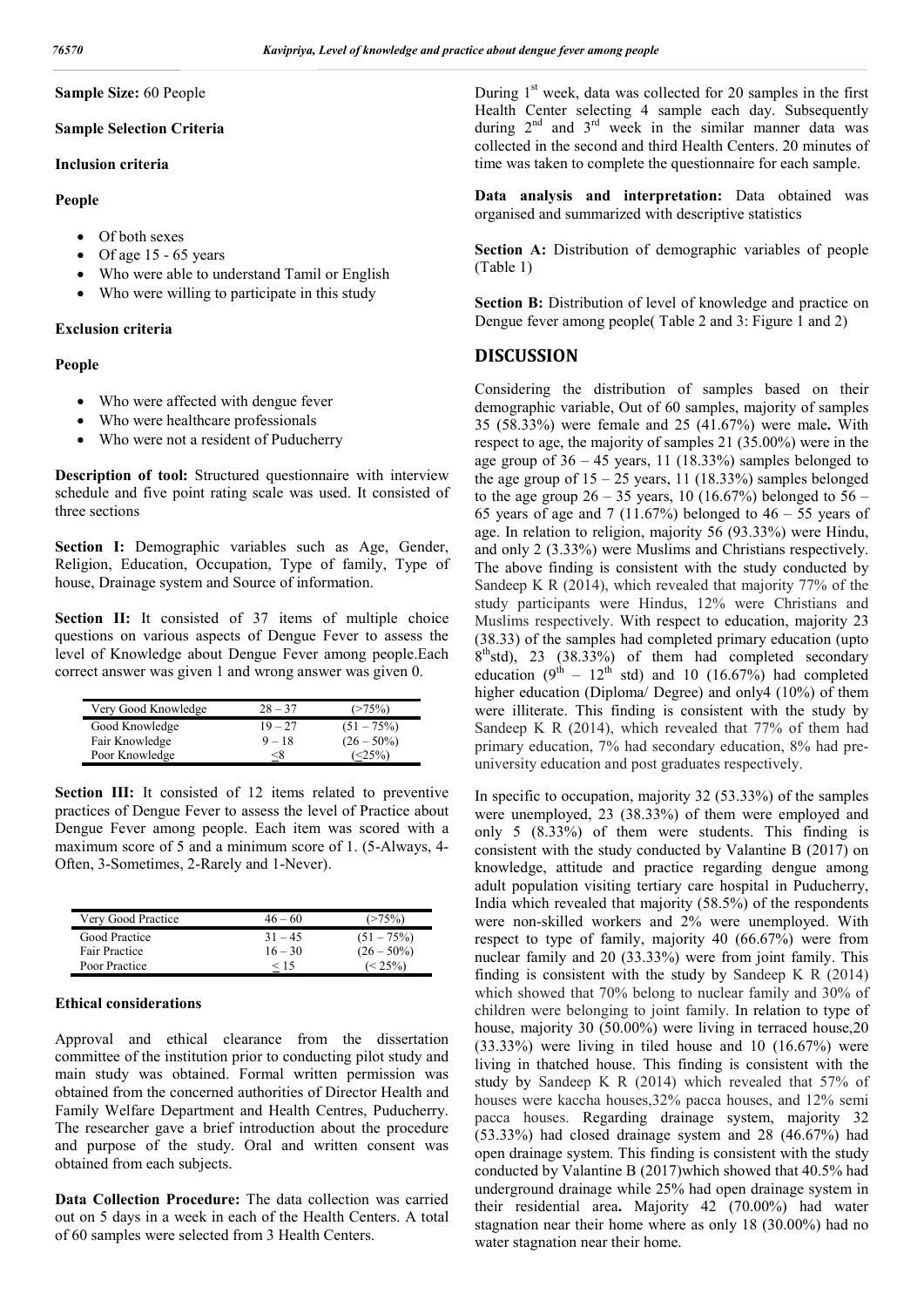# **Table 1. Frequency and percentage distribution of demographic variables of peopleN = 60**

| Demographic Variables                                          | Sub variables                     | Frequency (f)    | Percentage (%) |
|----------------------------------------------------------------|-----------------------------------|------------------|----------------|
| Sex                                                            | Male                              | 25               | 41.67          |
|                                                                | Female                            | 35               | 58.33          |
| Age                                                            | $15 - 25$ years                   | 11               | 18.33          |
|                                                                | $26 - 35$ years                   | 11               | 18.33          |
|                                                                | 36 - 45 years                     | 21               | 35.00          |
|                                                                | 46 - 55 years                     | $\overline{7}$   | 11.67          |
|                                                                | 56 - 65 years                     | 10               | 16.67          |
| Religion                                                       | Hindu                             | 56               | 93.33          |
|                                                                | Muslim                            | $\sqrt{2}$       | 3.33           |
|                                                                | Christian                         | $\overline{2}$   | 3.33           |
|                                                                | Others                            | $\boldsymbol{0}$ | 0.00           |
| Education                                                      | Illiterate                        | $\overline{4}$   | 6.67           |
|                                                                | Primary education (Upto 8th std)  | 23               | 38.33          |
|                                                                | Secondary education (9th - 12th)  | 23               | 38.33          |
|                                                                | Higher education (Diploma/Degree) | 10               | 16.67          |
| Occupation                                                     | Student                           | 5                | 8.33           |
|                                                                | Unemployed                        | 32               | 53.33          |
|                                                                | Employed                          | 23               | 38.33          |
| Type of family                                                 | Nuclear family                    | 40               | 66.67          |
|                                                                | Joint family                      | 20               | 33.33          |
| Type of house                                                  | Tiled                             | 20               | 33.33          |
|                                                                | Thatched                          | 10               | 16.67          |
|                                                                | Terraced                          | 30               | 50.00          |
| Drainage system                                                | Open drainage system              | 28               | 46.67          |
|                                                                | Closed drainage system            | 32               | 53.33          |
| Is there any stagnation of water near your home?               | Yes                               | 18               | 30.00          |
|                                                                | No                                | 42               | 70.00          |
| Is there any person affected with dengue fever in your family? | Yes                               | 5                | 8.33           |
|                                                                | No                                | 55               | 91.67          |
| Source of information                                          | Television/Radio                  | 45               | 75.00          |
|                                                                | Newspaper/Magazines               | $\mathfrak{2}$   | 3.33           |
|                                                                | Health care professional          | 11               | 18.33          |
|                                                                | Neighbours                        | $\mathfrak{2}$   | 3.33           |
|                                                                | Children                          | $\mathbf{0}$     | 0.00           |

#### **Table 2. Level of Knowledge on Dengue fever among people**

| level Of Knowledge | Frequency | $\%$ |
|--------------------|-----------|------|
| Very Good          |           |      |
| Good               |           | 45.0 |
| Fair               | 33        | 55.0 |
| Poor               |           |      |

| Table 3. Level of Practice on Dengue fever among people |  |  |
|---------------------------------------------------------|--|--|
|---------------------------------------------------------|--|--|

| Level of Practice | Frequency | $\%$ |
|-------------------|-----------|------|
| Very Good         |           | 5.0  |
| Good              |           | 95.0 |
| Fair              |           |      |
| Poor              |           |      |





**Figure 1. Level of Knowledge on Dengue Fever among people Figure 2. Level of Practice on Dengue Fever among people**